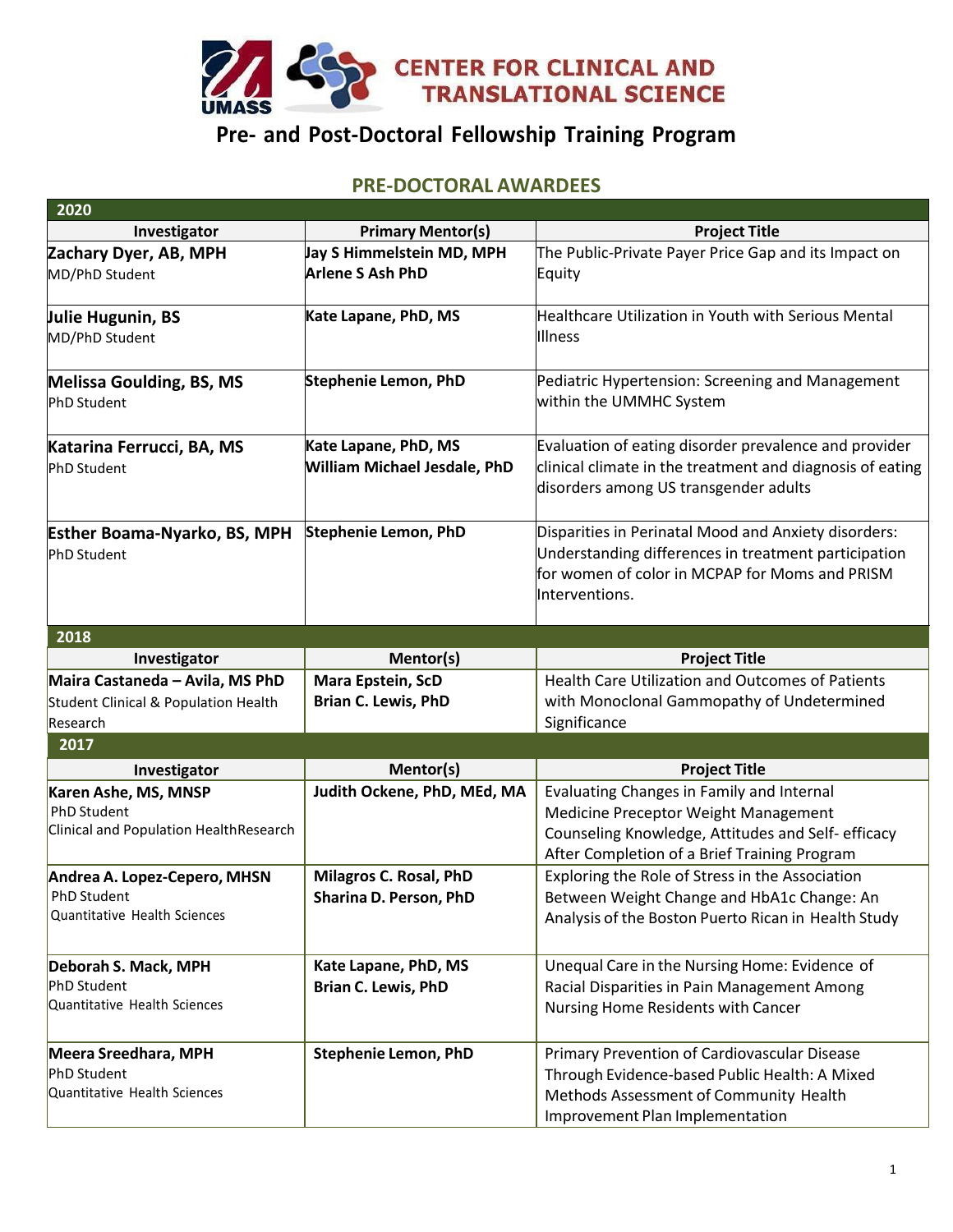| Grace Masters, BS MD/PhD Student<br>Quantitative Health Sciences<br>Department                   | Nancy Byatt, DO, MBA        | Recognition and treatment of bipolar disorder among<br>pregnant and postpartum women in obstetric and<br>psychiatric practices                                                     |
|--------------------------------------------------------------------------------------------------|-----------------------------|------------------------------------------------------------------------------------------------------------------------------------------------------------------------------------|
| Phillip Feinberg, BS<br>MD/PhD Student<br>Neurobiology                                           | <b>Dorothy Schafer, PhD</b> | Molecular and cellular dissection of the gut-brainaxis<br>in children with autism                                                                                                  |
| 2016                                                                                             |                             |                                                                                                                                                                                    |
| Investigator                                                                                     | Mentor(s)                   | <b>Project Title</b>                                                                                                                                                               |
| Alec Gramann, BS<br>MD/PhD Program<br>Molecular Medicine                                         | Craig J. Ceol, PhD          | Evaluating anti-GDF6 Treatment as Potential<br>Therapy for Advanced Melanoma and Breast<br>Cancer                                                                                  |
| Apurv Soni, BA<br>MD/PhD Student<br>Quantitative Health<br>Sciences                              | Jeroan Allison, MD MSc      | Understanding Predictors and Trends of Maternal<br>and Child-Health in India at an Individual,<br>Community, and Population Level: Challenges and<br>Opportunities for Improvement |
| Jacob Hunnicutt, MPH<br><b>PhD Student</b><br>Clinical and Population Health Research<br>Program | Kate Lapane, PhD, MS        | Building the Evidence Base to Improve Pain<br>Management in Nursing Home Residents with Cancer                                                                                     |